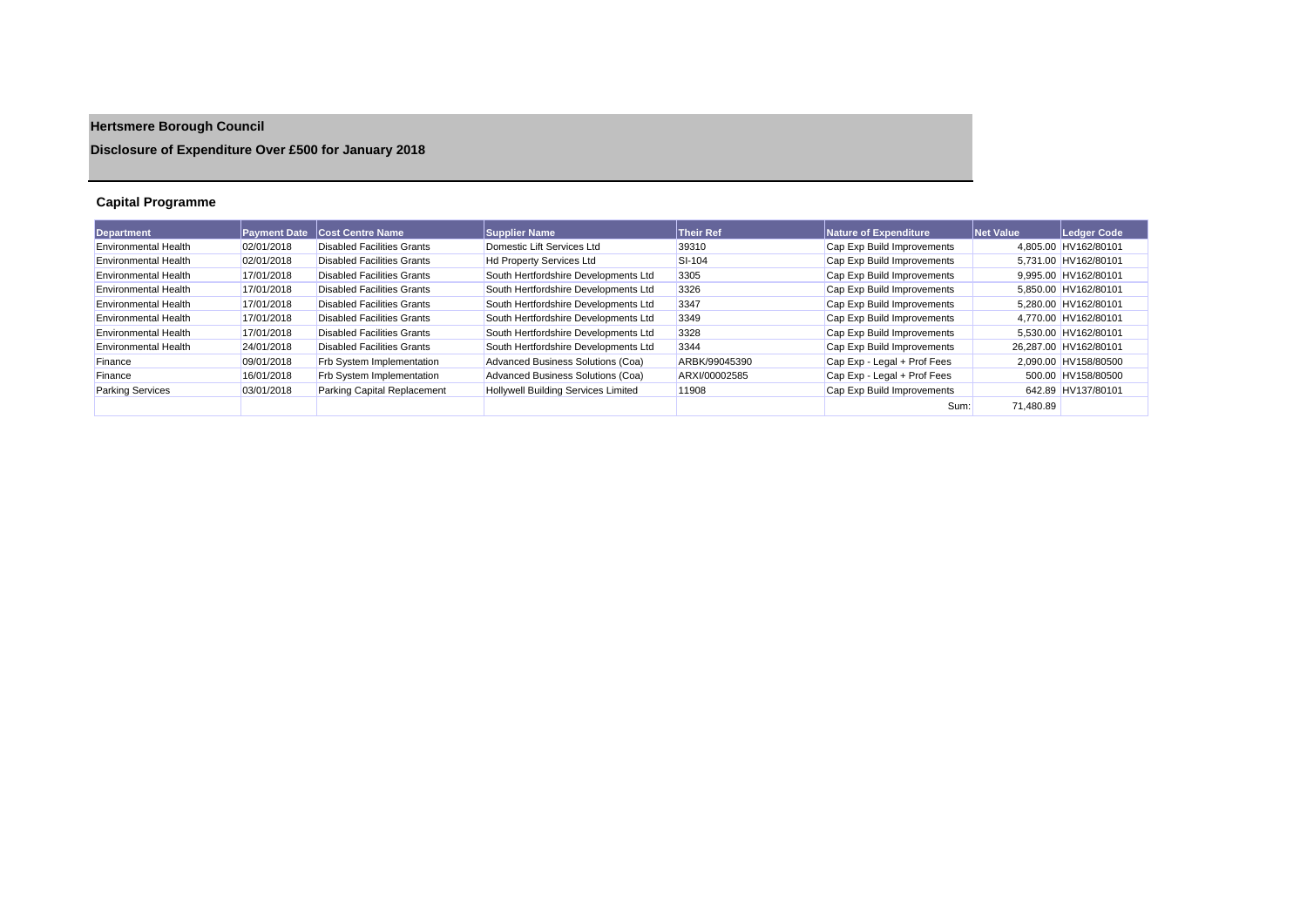## **Hertsmere Borough Council**

## **Disclosure of Expenditure Over £500 for January 2018**

#### **Revenue**

| <b>Department</b>          | <b>Payment Date</b> | <b>Cost Centre Name</b>          | <b>Supplier Name</b>                        | <b>Their Ref</b> | <b>Nature of Expenditure</b>      | <b>Net Value</b> | <b>Ledger Code</b>    |
|----------------------------|---------------------|----------------------------------|---------------------------------------------|------------------|-----------------------------------|------------------|-----------------------|
| Anti Fraud Unit            | 09/01/2018          | <b>Shared Anti Fraud Service</b> | <b>Hertfordshire County Council</b>         | 1802234981       | <b>Other Local Authorities</b>    |                  | 20.000.00 HJ830/05101 |
| <b>Asset Management</b>    | 03/01/2018          | <b>Commercial Properties</b>     | <b>Cleantec Services Ltd</b>                | 44771            | Cleaning                          |                  | 594.00 HG521/02601    |
| Asset Management           | 03/01/2018          | <b>Asset Management</b>          | Jacob Davis                                 | <b>RICS/2018</b> | <b>Professional Subscriptions</b> |                  | 519.00 HB270/01406    |
| Asset Management           | 03/01/2018          | <b>Asset Management</b>          | Hays Specialist Recruitment Limited         | 1008185079       | Salaries - Agency                 |                  | 632.78 HB270/01004    |
| Asset Management           | 03/01/2018          | <b>Civic Offices</b>             | <b>Cleantec Services Ltd</b>                | 44761            | <b>Contract Cleaning</b>          |                  | 6.203.15 HN700/02603  |
| Asset Management           | 03/01/2018          | <b>Asset Management</b>          | <b>Estateman Limited</b>                    | EST00323         | Software Licences                 |                  | 5,818.40 HB270/04555  |
| Asset Management           | 03/01/2018          | <b>Asset Management</b>          | The Oyster Partnership Ltd                  | 1026011          | Salaries - Agency                 |                  | 2,075.00 HB270/01004  |
| Asset Management           | 03/01/2018          | <b>Asset Management</b>          | The Oyster Partnership Ltd                  | 1025728          | Salaries - Agency                 |                  | 1,937.50 HB270/01004  |
| Asset Management           | 03/01/2018          | <b>Asset Management</b>          | Macdonald & Company                         | SI-00002313      | Salaries - Agency                 |                  | 1,913.27 HB270/01004  |
| Asset Management           | 03/01/2018          | <b>Building Maintenance Prog</b> | Will'S Gates Ltd                            | 2666             | <b>Building Repairs</b>           |                  | 511.20 HD201/02001    |
| Asset Management           | 03/01/2018          | <b>Civic Offices</b>             | Eco Control Systems Limited                 | 8417             | <b>General Repairs</b>            |                  | 500.00 HN700/02009    |
| Asset Management           | 03/01/2018          | <b>Building Maintenance Prog</b> | <b>Blake Contractors Limited</b>            | 61562            | <b>Building Repairs</b>           |                  | 2,313.42 HD201/02001  |
| Asset Management           | 03/01/2018          | <b>Building Maintenance Prog</b> | <b>Hollywell Building Services Limited</b>  | 11907            | <b>Building Repairs</b>           |                  | 5,535.00 HD201/02001  |
| Asset Management           | 03/01/2018          | <b>Asset Management</b>          | Hays Specialist Recruitment Limited         | 1008206192       | Salaries - Agency                 |                  | 698.24 HB270/01004    |
| <b>Asset Management</b>    | 03/01/2018          | <b>Asset Management</b>          | Macdonald & Company                         | SI-00002335      | Salaries - Agency                 |                  | 3,021.08 HB270/01004  |
| Asset Management           | 09/01/2018          | <b>Wyllyotts Art Centre</b>      | <b>Hertsmere Leisure</b>                    | OP/1036643       | Electricity                       |                  | 2.324.67 HD100/02102  |
| Asset Management           | 09/01/2018          | <b>Furzefield Centre Pool</b>    | <b>Hertsmere Leisure</b>                    | OP/1036642       | Service Contracts                 |                  | 2.324.76 HD202/02028  |
| Asset Management           | 10/01/2018          | <b>Asset Management</b>          | <b>Christian Maduekwe</b>                   | <b>RICS/2018</b> | <b>Professional Subscriptions</b> |                  | 650.00 HB270/01406    |
| Asset Management           | 10/01/2018          | Garages                          | <b>Expert Property Group</b>                | 62335            | <b>Building Repairs</b>           |                  | 4,131.12 HK110/02001  |
| <b>Asset Management</b>    | 10/01/2018          | <b>Civic Offices</b>             | Total Gas & Power Limited                   | 162907057/18     | Gas                               |                  | 2.399.82 HN700/02101  |
| Asset Management           | 10/01/2018          | Asset Management                 | Macdonald & Company                         | SI-00002553      | Salaries - Agency                 |                  | 1,601.53 HB270/01004  |
| Asset Management           | 17/01/2018          | <b>Asset Management</b>          | The Oyster Partnership Ltd                  | 1026470          | Salaries - Agency                 |                  | 1,862.50 HB270/01004  |
| Asset Management           | 17/01/2018          | Stanborough Avenue Depot         | Chubb Fire & Security Ltd                   | 6749056          | <b>General Repairs</b>            |                  | 595.00 HG561/02009    |
| Asset Management           | 17/01/2018          | <b>Building Maintenance Prog</b> | Ladtract Maintenance & Construction Limited | 1718             | <b>Building Repairs</b>           |                  | 20,000.00 HD201/02001 |
| <b>Asset Management</b>    | 17/01/2018          | Properties Let To Housing        | <b>Expert Property Group</b>                | 61969            | <b>Building Repairs</b>           |                  | 1,035.00 HK158/02001  |
| Asset Management           | 17/01/2018          | Aberford Pk Community Centre     | Npower Ltd                                  | LGU6HXKX         | Electricity                       |                  | 565.33 HD213/02102    |
| Asset Management           | 17/01/2018          | <b>Civic Offices</b>             | Npower Ltd                                  | LGU6H4ZV         | Electricity                       |                  | 9,028.34 HN700/02102  |
| Asset Management           | 17/01/2018          | <b>Civic Offices</b>             | <b>Affinity Water Limited</b>               | 1071683-8/20     | <b>Water Rates</b>                |                  | 640.28 HN700/02104    |
| Asset Management           | 17/01/2018          | <b>Civic Offices</b>             | Chubb Fire & Security Ltd                   | 6755204          | <b>General Repairs</b>            |                  | 1,312.08 HN700/02009  |
| <b>Asset Management</b>    | 22/01/2018          | <b>Asset Management</b>          | Macdonald & Company                         | SI-00002677      | Salaries - Agency                 |                  | 1,940.83 HB270/01004  |
| <b>Asset Management</b>    | 22/01/2018          | <b>Asset Management</b>          | Hays Specialist Recruitment Limited         | 1008254583       | Salaries - Agency                 |                  | 741.88 HB270/01004    |
| <b>Audit And Assurance</b> | 09/01/2018          | <b>Risk Management</b>           | Hertfordshire County Council                | 1802234895       | <b>Other Local Authorities</b>    |                  | 727.50 HN610/05101    |
| <b>Audit And Assurance</b> | 09/01/2018          | <b>Risk Management</b>           | Hertfordshire County Council                | 1802184562       | <b>Other Local Authorities</b>    |                  | 1,018.50 HN610/05101  |
| <b>Audit And Assurance</b> | 24/01/2018          | <b>Internal Audit</b>            | Hertfordshire County Council                | 1802235902       | <b>Other Local Authorities</b>    |                  | 41,040.00 HN600/05101 |
| <b>Benefits</b>            | 27/12/2017          | <b>Benefits</b>                  | Badenoch & Clark                            | EJ6865/00        | Salaries - Agency                 |                  | 1,080.00 HN170/01004  |
| <b>Benefits</b>            | 27/12/2017          | <b>Benefits</b>                  | Badenoch & Clark                            | EJ8255/00        | Salaries - Agency                 |                  | 936.00 HN170/01004    |
| <b>Benefits</b>            | 27/12/2017          | <b>Benefits</b>                  | Badenoch & Clark                            | EH23196/00       | Salaries - Agency                 |                  | 1,080.00 HN170/01004  |
| <b>Benefits</b>            | 09/01/2018          | <b>Benefits</b>                  | Badenoch & Clark                            | EL4974/00        | Salaries - Agency                 |                  | 929.50 HN170/01004    |
| <b>Benefits</b>            | 09/01/2018          | <b>Benefits</b>                  | Badenoch & Clark                            | EL3971/00        | Salaries - Agency                 |                  | 1.080.00 HN170/01004  |
| <b>Benefits</b>            | 02/01/2018          | <b>Benefits</b>                  | Civica Uk Limited                           | C/BN160086       | Software Licences                 |                  | 623.00 HN170/04555    |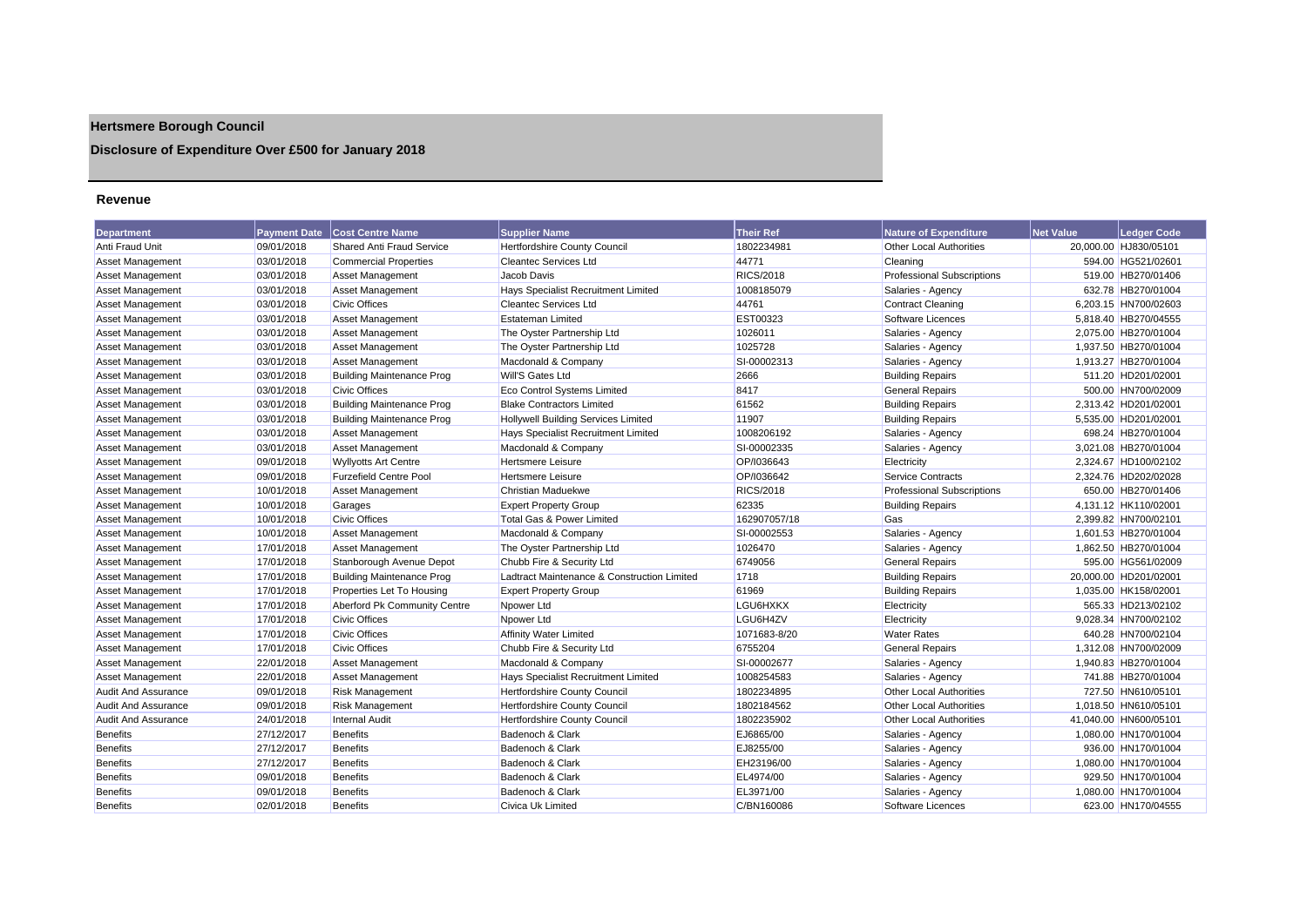| <b>Benefits</b>                 | 09/01/2018 | Benefits                        | Badenoch & Clark                               | EL3970/00          | Salaries - Agency                | 950.90 HN170/01004    |
|---------------------------------|------------|---------------------------------|------------------------------------------------|--------------------|----------------------------------|-----------------------|
| <b>Benefits</b>                 | 09/01/2018 | <b>Benefits</b>                 | Badenoch & Clark                               | EL4996/00          | Salaries - Agency                | 860.95 HN170/01004    |
| <b>Benefits</b>                 | 09/01/2018 | <b>Benefits</b>                 | Badenoch & Clark                               | EM6870/00          | Salaries - Agency                | 571.83 HN170/01004    |
| <b>Benefits</b>                 | 09/01/2018 | <b>Benefits</b>                 | Badenoch & Clark                               | EN5192/00          | Salaries - Agency                | 742.50 HN170/01004    |
| <b>Benefits</b>                 | 09/01/2018 | <b>Benefits Administration</b>  | The Gis Group                                  | 170728             | Legal Fees - External            | 1,700.00 HB630/04415  |
| <b>Benefits</b>                 | 10/01/2018 | <b>Benefits</b>                 | Badenoch & Clark                               | EN8223/00          | Salaries - Agency                | 1,080.00 HN170/01004  |
| <b>Benefits</b>                 | 10/01/2018 | <b>Benefits</b>                 | Badenoch & Clark                               | EN8222/00          | Salaries - Agency                | 912.35 HN170/01004    |
| <b>Benefits</b>                 | 11/01/2018 | <b>Benefits</b>                 | Badenoch & Clark                               | EP4756/00          | Salaries - Agency                | 747.50 HN170/01004    |
| <b>Benefits</b>                 | 17/01/2018 | <b>Benefits Administration</b>  | Hm Courts And Tribunal Service (Accounts Only) | 269055             | Legal Fees - External            | 924.00 HB630/04415    |
| <b>Benefits</b>                 | 17/01/2018 | <b>Benefits</b>                 | Shred On Site Limited                          | P24189             | Stationery + Office Supps        | 1,528.55 HN170/04303  |
| <b>Benefits</b>                 | 23/01/2018 | <b>Benefits</b>                 | <b>Civica Uk Limited</b>                       | C/RB160883         | Software Licences                | 6,241.07 HN170/04555  |
| <b>Benefits</b>                 | 23/01/2018 | <b>Benefits</b>                 | Morgan Hunt Uk Limited                         | 1023520            | Salaries - Agency                | 972.00 HN170/01004    |
| <b>Benefits</b>                 | 23/01/2018 | <b>Benefits Administration</b>  | The Gis Group                                  | 180029             | Legal Fees - External            | 2,380.00 HB630/04415  |
| <b>Corporate Communications</b> | 19/12/2017 | <b>Corporate Communications</b> | <b>Snap Surveys</b>                            | 73023              | Software Licences                | 699.00 HB250/04555    |
| <b>Corporate Communications</b> | 27/12/2017 | <b>Corporate Communications</b> | D <sub>2d</sub> Distribution Ltd               | 002340             | <b>Hertsmere News Delivery</b>   | 2,310.00 HB250/04511  |
| Corporate Communications        | 09/01/2018 | <b>Corporate Communications</b> | Opinion Research Services Ltd                  | 193.17.18          | Corporate Consultation           | 10,000.00 HB250/04426 |
| Corporate Communications        | 23/01/2018 | <b>Corporate Communications</b> | Aimediacomms (Vuelio)                          | SIN000977          | Software Licences                | 4,000.00 HB250/04555  |
| Corporate Management            | 09/01/2018 | Corporate Management            | <b>Allpay Ltd</b>                              | 0000511787         | <b>Bank Charges</b>              | 1,230.76 HB220/04404  |
| Corporate Management            | 11/01/2018 | Corporate Management            | <b>Allpay Ltd</b>                              | 0000505804         | <b>Bank Charges</b>              | 1,213.79 HB220/04404  |
| Corporate Management            | 17/01/2018 | Corporate Management            | <b>Barclays Bank</b>                           | 009185321217       | <b>Bank Charges</b>              | 3,346.21 HB220/04404  |
| Corporate Support               | 27/12/2017 | Ward Improvement Scheme         | South Mimms Parish Council                     | <b>GRANT DEC17</b> | Ward Improve Initiative Scheme   | 500.00 HD111/04930    |
| Corporate Support               | 09/01/2018 | <b>Lsp Health Care</b>          | The Hertfordshire Groundwork Trust             | 7021               | Miscellaneous Expenses           | 3.000.00 HE853/04940  |
| Corporate Support               | 09/01/2018 | <b>Lsp Health Care</b>          | Watford Fc'S Community, Sports And Education   | 3540               | Miscellaneous Expenses           | 1,500.00 HE853/04940  |
| <b>Corporate Support</b>        | 09/01/2018 | Park App                        | Merchandise Mania Limited                      | 63416              | Miscellaneous Expenses           | 539.00 HE854/04940    |
| <b>Corporate Support</b>        | 09/01/2018 | <b>Svpr Scheme</b>              | Refugee Council                                | <b>INV0007270</b>  | Miscellaneous Expenses           | 3,700.00 HK200/04940  |
| <b>Corporate Support</b>        | 11/01/2018 | Pcso                            | <b>Hertfordshire Constabulary</b>              | H0000555           | Subs/Contributions               | 32,000.00 HE330/04706 |
| Corporate Support               | 11/01/2018 | Ward Improvement Scheme         | <b>Bushey Museum Trust</b>                     | 10/01/2018         | <b>Grants - Voluntary Bodies</b> | 2,000.00 HD111/04701  |
| <b>Corporate Support</b>        | 23/01/2018 | Cctv                            | <b>British Telecom Redcare</b>                 | 20026033           | Telephones- Bt Calls             | 11,530.60 HE400/04503 |
| Corporate Support               | 23/01/2018 | Svpr Scheme                     | Herts Welcomes Syrian Families                 | 18/002             | Miscellaneous Expenses           | 500.00 HK200/04940    |
| <b>Corporate Support</b>        | 23/01/2018 | <b>Lsp Health Care</b>          | <b>Hertfordshire County Council</b>            | 1802235428         | Miscellaneous Expenses           | 6,000.00 HE853/04940  |
| Corporate Support               | 23/01/2018 | <b>Svpr Scheme</b>              | Refugee Council                                | <b>INV0007280</b>  | Miscellaneous Expenses           | 6,000.00 HK200/04940  |
| <b>Customer Services</b>        | 09/01/2018 | <b>Civic Office Keepers</b>     | Proforce 1 Security Ltd                        | <b>PF1751</b>      | <b>Contractors Payments</b>      | 2,546.10 HO300/05601  |
| Democratic Services Unit        | 27/12/2017 | <b>Legal Business Unit</b>      | Brook Street (Uk) Ltd                          | 30783278           | Salaries - Agency                | 618.48 HN300/01004    |
| <b>Democratic Services Unit</b> | 27/12/2017 | <b>Legal Business Unit</b>      | <b>Thomson Reuters</b>                         | 9000872960         | Legal Pubs + Updates             | 1,521.00 HN300/04307  |
| Democratic Services Unit        | 27/12/2017 | <b>Democratic Services</b>      | Tate C/O Carlislestaffing Plc                  | 802049             | Salaries - Agency                | 518.40 HN310/01004    |
| <b>Democratic Services Unit</b> | 09/01/2018 | <b>Legal Business Unit</b>      | Brook Street (Uk) Ltd                          | 30808948           | Salaries - Agency                | 618.48 HN300/01004    |
| Democratic Services Unit        | 09/01/2018 | <b>Legal Business Unit</b>      | Brook Street (Uk) Ltd                          | 30796253           | Salaries - Agency                | 618.48 HN300/01004    |
| <b>Democratic Services Unit</b> | 09/01/2018 | <b>Legal Business Unit</b>      | <b>Thomson Reuters</b>                         | 6800488423         | Legal Pubs + Updates             | 2,100.00 HN300/04307  |
| Democratic Services Unit        | 09/01/2018 | <b>Legal Business Unit</b>      | Iken Business Ltd                              | IK25531            | <b>Training External</b>         | 750.00 HN300/01403    |
| <b>Democratic Services Unit</b> | 23/01/2018 | <b>Legal Business Unit</b>      | Iken Business Ltd                              | IK25589            | <b>Training External</b>         | 1,950.00 HN300/01403  |
| <b>Democratic Services Unit</b> | 23/01/2018 | <b>Legal Business Unit</b>      | Brook Street (Uk) Ltd                          | 30828129           | Salaries - Agency                | 618.48 HN300/01004    |
| Democratic Services Unit        | 23/01/2018 | <b>Legal Business Unit</b>      | Brook Street (Uk) Ltd                          | 30839843           | Salaries - Agency                | 618.48 HN300/01004    |
| <b>Development Control</b>      | 27/12/2017 | Development Management          | Randstad Cpe Limited                           | PINF1195723        | Salaries - Agency                | 790.56 HG200/01004    |
| Development Control             | 09/01/2018 | Development Management          | William Lawrence Advertising Ltd               | 41441              | Advertising                      | 1,853.18 HG200/04901  |
| Development Control             | 09/01/2018 | Development Management          | Randstad Cpe Limited                           | PINF1200102        | Salaries - Agency                | 724.68 HG200/01004    |
| Development Control             | 16/01/2018 | Development Management          | Bnp Paribas Real Estate Advisory & Property    | 210130             | <b>Viability Assessments</b>     | 3,750.00 HG200/05606  |
| <b>Development Control</b>      | 16/01/2018 | Development Management          | Randstad Cpe Limited                           | PINF1204933        | Salaries - Agency                | 534.29 HG200/01004    |
| <b>Development Control</b>      | 24/01/2018 | Development Management          | Bnp Paribas Real Estate Advisory & Property    | 206215             | <b>Viability Assessments</b>     | 7,150.00 HG200/05606  |
| <b>Development Control</b>      | 23/01/2018 | Development Management          | Randstad Cpe Limited                           | PINF1204193        | Salaries - Agency                | 538.02 HG200/01004    |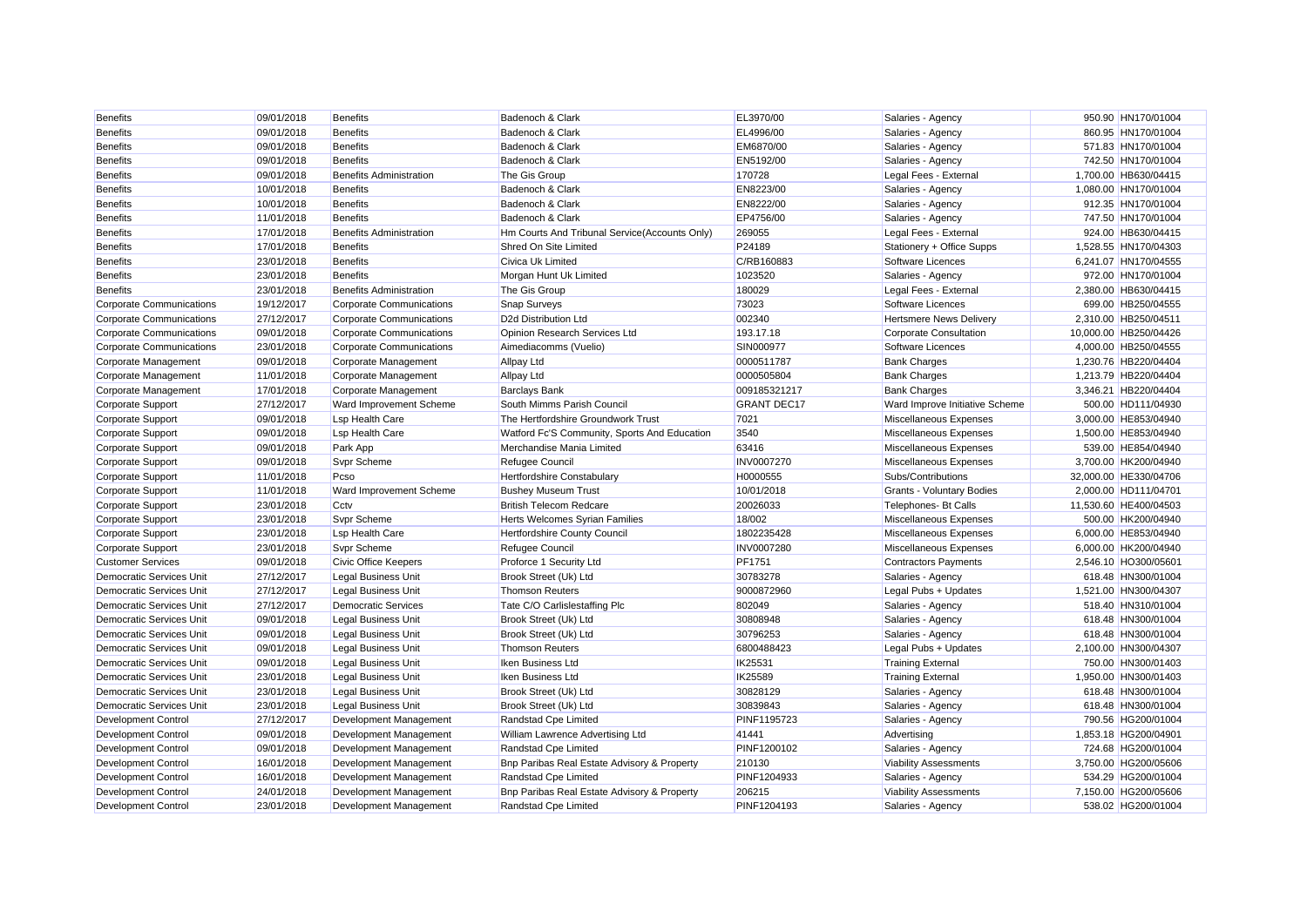| <b>Development Control</b>   | 23/01/2018 | Development Management              | Randstad Cpe Limited                        | PINF1208971     | Salaries - Agency              | 790.56 HG200/01004    |
|------------------------------|------------|-------------------------------------|---------------------------------------------|-----------------|--------------------------------|-----------------------|
| <b>Development Control</b>   | 23/01/2018 | Development Management              | Randstad Cpe Limited                        | PINF1208785     | Salaries - Agency              | 1,197.21 HG200/01004  |
| <b>Development Control</b>   | 23/01/2018 | <b>Development Management</b>       | Randstad Cpe Limited                        | PINF1208867     | Salaries - Agency              | 790.56 HG200/01004    |
| <b>Development Control</b>   | 24/01/2018 | Development Management              | Randstad Cpe Limited                        | PINF1201776     | Salaries - Agency              | 790.56 HG200/01004    |
| <b>Drainage Services</b>     | 27/12/2017 | <b>Engineering Services Unit</b>    | Integro (Was Npa Insurance)                 | 28875219        | <b>Insurance Misc</b>          | 2,352.00 HE620/04910  |
| <b>Drainage Services</b>     | 23/01/2018 | Land Drainage Maintenance           | Carbon 60                                   | 532683          | <b>Contractors Payments</b>    | 584.63 HE600/05601    |
| <b>Drainage Services</b>     | 23/01/2018 | Land Drainage Maintenance           | Carbon 60                                   | 531468          | <b>Contractors Payments</b>    | 584.63 HE600/05601    |
| <b>Drainage Services</b>     | 23/01/2018 | <b>Drainage Consultancy</b>         | Carbon 60                                   | 534062          | Contractors Payments           | 584.63 HE640/05601    |
| <b>Drainage Services</b>     | 23/01/2018 | <b>Drainage Consultancy</b>         | Harrington Brothers Contractors Ltd         | <b>INV-1954</b> | <b>Contractors Payments</b>    | 3,977.07 HE640/05601  |
| <b>Drainage Services</b>     | 23/01/2018 | <b>Drainage Consultancy</b>         | R S Bickell & Son                           | RSB40A          | <b>Contractors Payments</b>    | 3,075.00 HE640/05601  |
| <b>Drainage Services</b>     | 23/01/2018 | <b>Drainage Consultancy</b>         | R S Bickell & Son                           | RSB41           | <b>Contractors Payments</b>    | 8.165.00 HE640/05601  |
| <b>Drainage Services</b>     | 23/01/2018 | <b>Engineering Services Unit</b>    | <b>Go Plant Ltd</b>                         | 0000788385      | Vehicle Maintenance + Repairs  | 1,135.29 HE620/03001  |
| <b>Drainage Services</b>     | 23/01/2018 | <b>Engineering Services Unit</b>    | <b>Hydraulic Fleet Solutions Ltd</b>        | 17599           | Vehicle Maintenance + Repairs  | 1,959.99 HE620/03001  |
| <b>Drainage Services</b>     | 25/01/2018 | <b>Drainage Consultancy</b>         | Harrington Brothers Contractors Ltd         | <b>INV-1954</b> | <b>Contractors Payments</b>    | 4,312.00 HE640/05601  |
| Elections                    | 27/12/2017 | <b>Electoral Registration Costs</b> | <b>Electoral Reform Services</b>            | ERS1703744      | <b>Canvass Printing</b>        | 1,112.13 HB810/04313  |
| Elections                    | 27/12/2017 | <b>Electoral Registration Costs</b> | The Association Of Electoral Administrators | 22706           | <b>Training External</b>       | 1,089.00 HB810/01403  |
| Elections                    | 09/01/2018 | <b>Electoral Registration Costs</b> | Aea Eastern Region                          | 22763           | <b>Recruitment Advertising</b> | 687.00 HB810/01501    |
| <b>Environmental Health</b>  | 27/12/2017 | <b>Environmental Health</b>         | Brook Street (Uk) Ltd                       | 30783276        | Salaries - Agency              | 582.01 HF700/01004    |
| <b>Environmental Health</b>  | 27/12/2017 | <b>Environmental Health</b>         | Brook Street (Uk) Ltd                       | 30783281        | Salaries - Agency              | 568.82 HF700/01004    |
| <b>Environmental Health</b>  | 27/12/2017 | <b>Environmental Health</b>         | Spring Technology Staffing Services (Stss)  | EJ7476/00       | Salaries - Agency              | 766.69 HF700/01004    |
| <b>Environmental Health</b>  | 27/12/2017 | <b>Environmental Health</b>         | Osborne Richardson Ltd                      | 212114          | Salaries - Agency              | 1,199.75 HF700/01004  |
| <b>Environmental Health</b>  | 27/12/2017 | <b>Environmental Health</b>         | Brook Street (Uk) Ltd                       | 30796256        | Salaries - Agency              | 554.48 HF700/01004    |
| <b>Environmental Health</b>  | 02/01/2018 | <b>Environmental Health</b>         | Spring Technology Staffing Services (Stss)  | EM5831/00       | Salaries - Agency              | 676.01 HF700/01004    |
| <b>Environmental Health</b>  | 09/01/2018 | <b>Environmental Health</b>         | Osborne Richardson Ltd                      | 212292          | Salaries - Agency              | 1,121.18 HF700/01004  |
| <b>Environmental Health</b>  | 09/01/2018 | <b>Environmental Health</b>         | The Answering Service Ltd                   | 00027802        | <b>Emergency Call Out</b>      | 584.29 HF700/04505    |
| <b>Environmental Health</b>  | 09/01/2018 | <b>Pollution Control</b>            | Company Barclaycard                         | 01.12.17        | Miscellaneous Expenses         | 1,120.40 HE861/04940  |
| <b>Environmental Health</b>  | 10/01/2018 | <b>Environmental Health</b>         | Spring Technology Staffing Services (Stss)  | EN7210/00       | Salaries - Agency              | 741.96 HF700/01004    |
| <b>Environmental Health</b>  | 10/01/2018 | <b>Environmental Health</b>         | Osborne Richardson Ltd                      | 212382          | Salaries - Agency              | 806.25 HF700/01004    |
| <b>Environmental Health</b>  | 17/01/2018 | <b>Environmental Health</b>         | Spring Technology Staffing Services (Stss)  | EP9746/00       | Salaries - Agency              | 791.42 HF700/01004    |
| <b>Environmental Health</b>  | 17/01/2018 | <b>Food Contamination</b>           | <b>Enviroquard Ltd</b>                      | 1/1718          | <b>Contractors Payments</b>    | 840.00 HE863/05601    |
| <b>Environmental Health</b>  | 23/01/2018 | <b>Environmental Health</b>         | Brook Street (Uk) Ltd                       | 30839846        | Salaries - Agency              | 587.94 HF700/01004    |
| <b>Environmental Health</b>  | 23/01/2018 | <b>Environmental Health</b>         | Brook Street (Uk) Ltd                       | 30839841        | Salaries - Agency              | 592.86 HF700/01004    |
| <b>Environmental Health</b>  | 23/01/2018 | <b>Pollution Control</b>            | Environmental Health Resource Centre Ltd    | 1695            | <b>Contractors Payments</b>    | 3,639.70 HE861/05601  |
| <b>Environmental Health</b>  | 23/01/2018 | <b>Environmental Health</b>         | Spring Technology Staffing Services (Stss)  | ER1819/00       | Salaries - Agency              | 758.45 HF700/01004    |
| <b>Executive Directors</b>   | 23/01/2018 | <b>Executive Directors</b>          | <b>Emap Publishing Ltd</b>                  | EIN0046268      | Subscriptions - Other          | 538.20 HN400/04707    |
| Finance                      | 27/12/2017 | Accountancy + Financial Servs       | Randstad Employment Bureau Ltd              | 6674329         | Salaries - Agency              | 701.46 HN100/01004    |
| Finance                      | 09/01/2018 | Accountancy + Financial Servs       | Randstad Employment Bureau Ltd              | 6676205         | Salaries - Agency              | 796.72 HN100/01004    |
| Finance                      | 10/01/2018 | Accountancy + Financial Servs       | <b>Eras Ltd</b>                             | 50032           | Internal Training + Recruit    | 612.00 HN100/01402    |
| Finance                      | 17/01/2018 | Accountancy + Financial Servs       | Civica Uk Limited                           | C/PY160946      | Miscellaneous Expenses         | 782.50 HN100/04940    |
| Finance                      | 17/01/2018 | Accountancy + Financial Servs       | Civica Uk Limited                           | C/PY160947      | Software Licences              | 26,000.00 HN100/04555 |
| Finance                      | 23/01/2018 | Accountancy + Financial Servs       | Randstad Employment Bureau Ltd              | 6681473         | Salaries - Agency              | 1,281.68 HN100/01004  |
| <b>General Expenses</b>      | 27/12/2017 | <b>General Expenses</b>             | <b>Planet Training Ltd</b>                  | 2252            | <b>Training External</b>       | 695.00 HB100/01403    |
| <b>General Expenses</b>      | 09/01/2018 | <b>General Expenses</b>             | Bt Payment Services Ltd                     | 0790234209      | Miscellaneous Expenses         | 837.36 HB100/04940    |
| <b>General Expenses</b>      | 09/01/2018 | <b>General Expenses</b>             | Firstcare                                   | 7290            | Medical                        | 833.33 HB100/01414    |
| <b>General Expenses</b>      | 09/01/2018 | <b>General Expenses</b>             | Company Barclaycard                         | 01.12.17        | Equip + Furn Funded By Rev     | 727.00 HB100/04001    |
| <b>General Expenses</b>      | 09/01/2018 | <b>General Expenses</b>             | <b>Zurich Municipal</b>                     | 4/1/2018        | <b>Insurance Misc</b>          | 500.00 HB100/04910    |
| <b>General Expenses</b>      | 16/01/2018 | <b>General Expenses</b>             | <b>Brett Wilson Llp</b>                     | 1803769         | Miscellaneous Expenses         | 1,745.00 HB100/04940  |
| <b>General Expenses</b>      | 24/01/2018 | <b>General Expenses</b>             | <b>Bt Payment Services Ltd</b>              | 0790237089      | Miscellaneous Expenses         | 837.36 HB100/04940    |
| <b>Highway Related Items</b> | 23/01/2018 | Town Centre Maintenance             | R S Bickell & Son                           | RSB37           | <b>Contractors Payments</b>    | 1.740.00 HH430/05601  |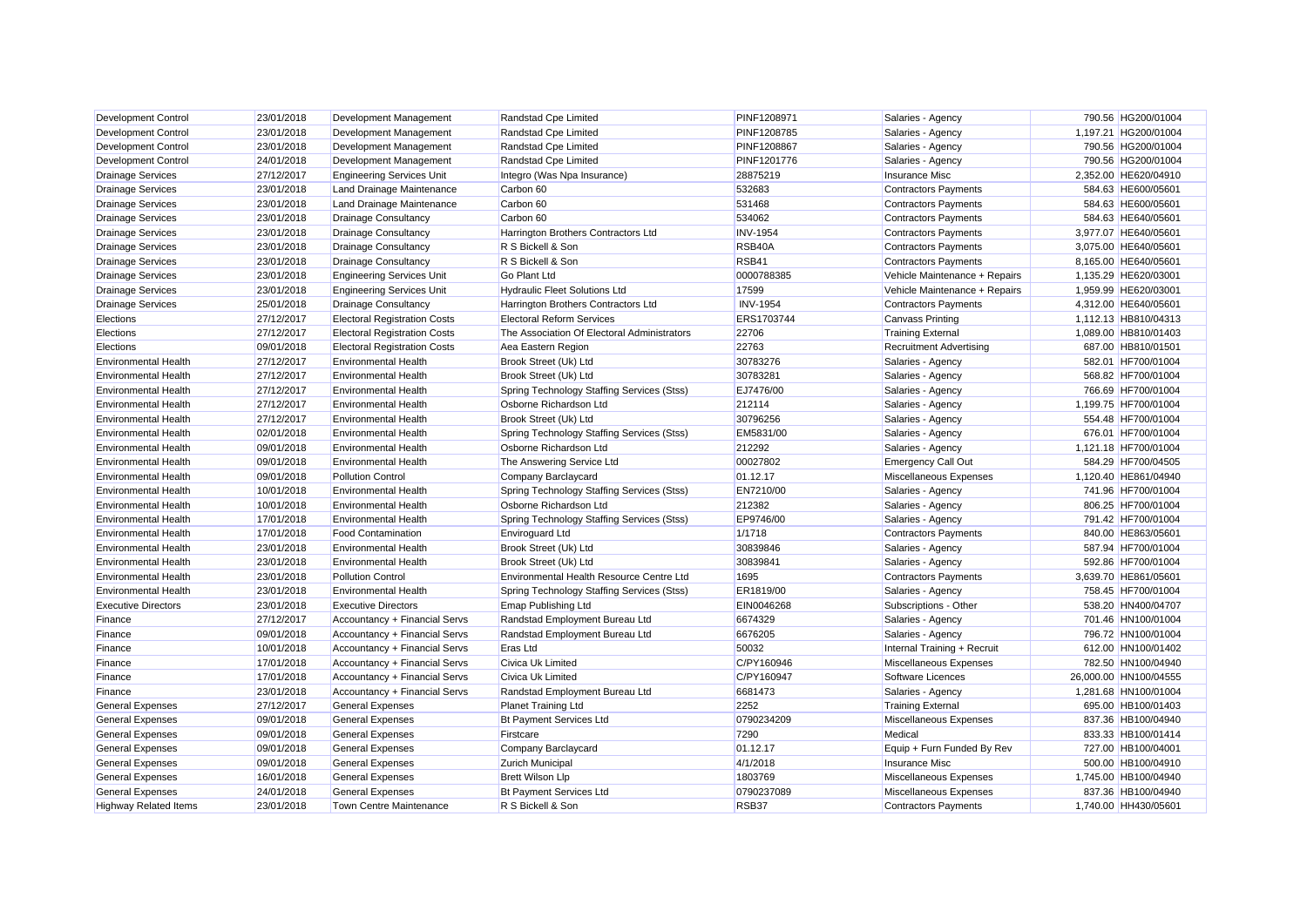| <b>Highway Related Items</b> | 23/01/2018 | <b>Unadopted Highways</b>   | R S Bickell & Son                   | RSB37           | <b>Contractors Payments</b> | 2,000.00 HH400/05601  |
|------------------------------|------------|-----------------------------|-------------------------------------|-----------------|-----------------------------|-----------------------|
| Housing                      | 02/01/2018 | <b>Housing Services</b>     | Hays Specialist Recruitment Limited | 1008186769      | Salaries - Agency           | 563.56 HJ100/01004    |
| Housing                      | 02/01/2018 | <b>Housing Services</b>     | Hays Specialist Recruitment Limited | 1008206430      | Salaries - Agency           | 865.10 HJ100/01004    |
| Housing                      | 09/01/2018 | <b>Housing Services</b>     | Morgan Hunt Uk Limited              | 1020157         | Salaries - Agency           | 954.40 HJ100/01004    |
| Housing                      | 09/01/2018 | <b>Housing Services</b>     | Prentis                             | 00032069        | Salaries - Agency           | 821.40 HJ100/01004    |
| Housing                      | 24/01/2018 | Homelessness                | Assetgrove Lettings Ltd             | 92461           | Bed + Breakfast             | 1,395.00 HJ700/04725  |
| Housing                      | 24/01/2018 | Homelessness                | Assetgrove Lettings Ltd             | 92462           | Bed + Breakfast             | 930.00 HJ700/04725    |
| Housing                      | 24/01/2018 | Homelessness                | Assetgrove Lettings Ltd             | 92463           | Bed + Breakfast             | 1,550.00 HJ700/04725  |
| Housing                      | 24/01/2018 | Homelessness                | Assetgrove Lettings Ltd             | 92464           | Bed + Breakfast             | 1,550.00 HJ700/04725  |
| Housing                      | 24/01/2018 | Homelessness                | Assetgrove Lettings Ltd             | 92465           | Bed + Breakfast             | 1,395.00 HJ700/04725  |
| Housing                      | 24/01/2018 | Homelessness                | Assetgrove Lettings Ltd             | 92466           | Bed + Breakfast             | 550.00 HJ700/04725    |
| Housing                      | 24/01/2018 | Homelessness                | Assetgrove Lettings Ltd             | 92467           | Bed + Breakfast             | 1,092.00 HJ700/04725  |
| Housing                      | 24/01/2018 | Homelessness                | Grow Management Uk                  | SI00511         | Bed + Breakfast             | 2,296.50 HJ700/04725  |
| Housing                      | 24/01/2018 | Homelessness                | Parse Security Systems              | 236             | Bed + Breakfast             | 7,860.00 HJ700/04725  |
| Housing                      | 24/01/2018 | Homelessness                | <b>Lustreplace Limited</b>          | 72              | Bed + Breakfast             | 1,260.00 HJ700/04725  |
| Housing                      | 24/01/2018 | Homelessness                | <b>Lustreplace Limited</b>          | 71              | Bed + Breakfast             | 1,395.00 HJ700/04725  |
| Housing                      | 24/01/2018 | Homelessness                | <b>Lustreplace Limited</b>          | 70              | Bed + Breakfast             | 1,240.00 HJ700/04725  |
| Housing                      | 24/01/2018 | Homelessness                | <b>Lustreplace Limited</b>          | 69              | Bed + Breakfast             | 1,395.00 HJ700/04725  |
| Housing                      | 24/01/2018 | Homelessness                | <b>Stef And Philips</b>             | <b>HBC367</b>   | Bed + Breakfast             | 1,085.00 HJ700/04725  |
| Housing                      | 24/01/2018 | Homelessness                | <b>Stef And Philips</b>             | <b>HBC371</b>   | Bed + Breakfast             | 1,550.00 HJ700/04725  |
| Housing                      | 24/01/2018 | Homelessness                | <b>Stef And Philips</b>             | <b>HBC375</b>   | Bed + Breakfast             | 3,255.00 HJ700/04725  |
| Housing                      | 24/01/2018 | Homelessness                | <b>Stef And Philips</b>             | <b>HBC379</b>   | Bed + Breakfast             | 3,255.00 HJ700/04725  |
| Housing                      | 24/01/2018 | Homelessness                | <b>Stef And Philips</b>             | <b>HBC368</b>   | Bed + Breakfast             | 1,085.00 HJ700/04725  |
| Housing                      | 24/01/2018 | Homelessness                | <b>Stef And Philips</b>             | <b>HBC372</b>   | Bed + Breakfast             | 1,085.00 HJ700/04725  |
| Housing                      | 24/01/2018 | Homelessness                | <b>Stef And Philips</b>             | <b>HBC376</b>   | Bed + Breakfast             | 875.00 HJ700/04725    |
| Housing                      | 24/01/2018 | Homelessness                | <b>Stef And Philips</b>             | <b>HBC380</b>   | Bed + Breakfast             | 3,255.00 HJ700/04725  |
| Housing                      | 24/01/2018 | Homelessness                | <b>Stef And Philips</b>             | <b>HBC369</b>   | Bed + Breakfast             | 5,425.00 HJ700/04725  |
| Housing                      | 24/01/2018 | Homelessness                | <b>Stef And Philips</b>             | <b>HBC373</b>   | Bed + Breakfast             | 6,510.00 HJ700/04725  |
| Housing                      | 24/01/2018 | Homelessness                | <b>Stef And Philips</b>             | HBC377          | Bed + Breakfast             | 6,510.00 HJ700/04725  |
| Housing                      | 24/01/2018 | Homelessness                | <b>Stef And Philips</b>             | <b>HBC374</b>   | Bed + Breakfast             | 5,144.00 HJ700/04725  |
| Housing                      | 24/01/2018 | Homelessness                | <b>Stef And Philips</b>             | <b>HBC378</b>   | Bed + Breakfast             | 6,510.00 HJ700/04725  |
| Housing                      | 24/01/2018 | Homelessness                | Shiraz Jivray T/A Chester House     | 1104            | Bed + Breakfast             | 6,975.00 HJ700/04725  |
| Housing                      | 09/01/2018 | <b>Housing Equity Share</b> | <b>Bpha Ltd</b>                     | <b>GESL4694</b> | Advertising                 | 5,400.00 HJ210/04901  |
| Housing                      | 09/01/2018 | <b>Housing Services</b>     | Morgan Hunt Uk Limited              | 1021070         | Salaries - Agency           | 562.86 HJ100/01004    |
| Housing                      | 24/01/2018 | Homelessness                | <b>Emergency Accommodation Ltd</b>  | 12/9785         | Bed + Breakfast             | 1,426.00 HJ700/04725  |
| Housing                      | 24/01/2018 | Homelessness                | <b>Emergency Accommodation Ltd</b>  | 12/9786         | Bed + Breakfast             | 1,116.00 HJ700/04725  |
| Housing                      | 24/01/2018 | Homelessness                | <b>Emergency Accommodation Ltd</b>  | 12/9787         | Bed + Breakfast             | 1,426.00 HJ700/04725  |
| Housing                      | 24/01/2018 | Homelessness                | <b>Emergency Accommodation Ltd</b>  | 12/9788         | Bed + Breakfast             | 1,426.00 HJ700/04725  |
| Housing                      | 24/01/2018 | Homelessness                | <b>Emergency Accommodation Ltd</b>  | 12/9789         | Bed + Breakfast             | 1,426.00 HJ700/04725  |
| Housing                      | 24/01/2018 | Homelessness                | <b>Emergency Accommodation Ltd</b>  | 12/9790         | Bed + Breakfast             | 1,426.00 HJ700/04725  |
| Housing                      | 24/01/2018 | Homelessness                | <b>Emergency Accommodation Ltd</b>  | 12/9814         | Bed + Breakfast             | 605.00 HJ700/04725    |
| Housing                      | 24/01/2018 | Homelessness                | Uk Room (London) Ltd                | DEC001_HERTS_20 | Bed + Breakfast             | 7,812.50 HJ700/04725  |
| Housing                      | 24/01/2018 | Homelessness                | Uk Room (London) Ltd                | DEC002_HERTS_20 | Bed + Breakfast             | 35,960.00 HJ700/04725 |
| Housing                      | 24/01/2018 | Homelessness                | Altwood Housing                     | 3099/1          | Bed + Breakfast             | 1,116.00 HJ700/04725  |
| Housing                      | 24/01/2018 | Homelessness                | Altwood Housing                     | 3099/2          | Bed + Breakfast             | 930.00 HJ700/04725    |
| Housing                      | 23/01/2018 | <b>Housing Services</b>     | Hays Specialist Recruitment Limited | 1008234715      | Salaries - Agency           | 864.03 HJ100/01004    |
| Housing                      | 23/01/2018 | <b>Housing Services</b>     | Morgan Hunt Uk Limited              | 1022232         | Salaries - Agency           | 660.10 HJ100/01004    |
| Housing                      | 23/01/2018 | <b>Housing Services</b>     | Prentis                             | 00032301        | Salaries - Agency           | 807.71 HJ100/01004    |
| Housing                      | 23/01/2018 | <b>Housing Services</b>     | Prentis                             | 00032302        | Salaries - Agency           | 842.72 HJ100/01004    |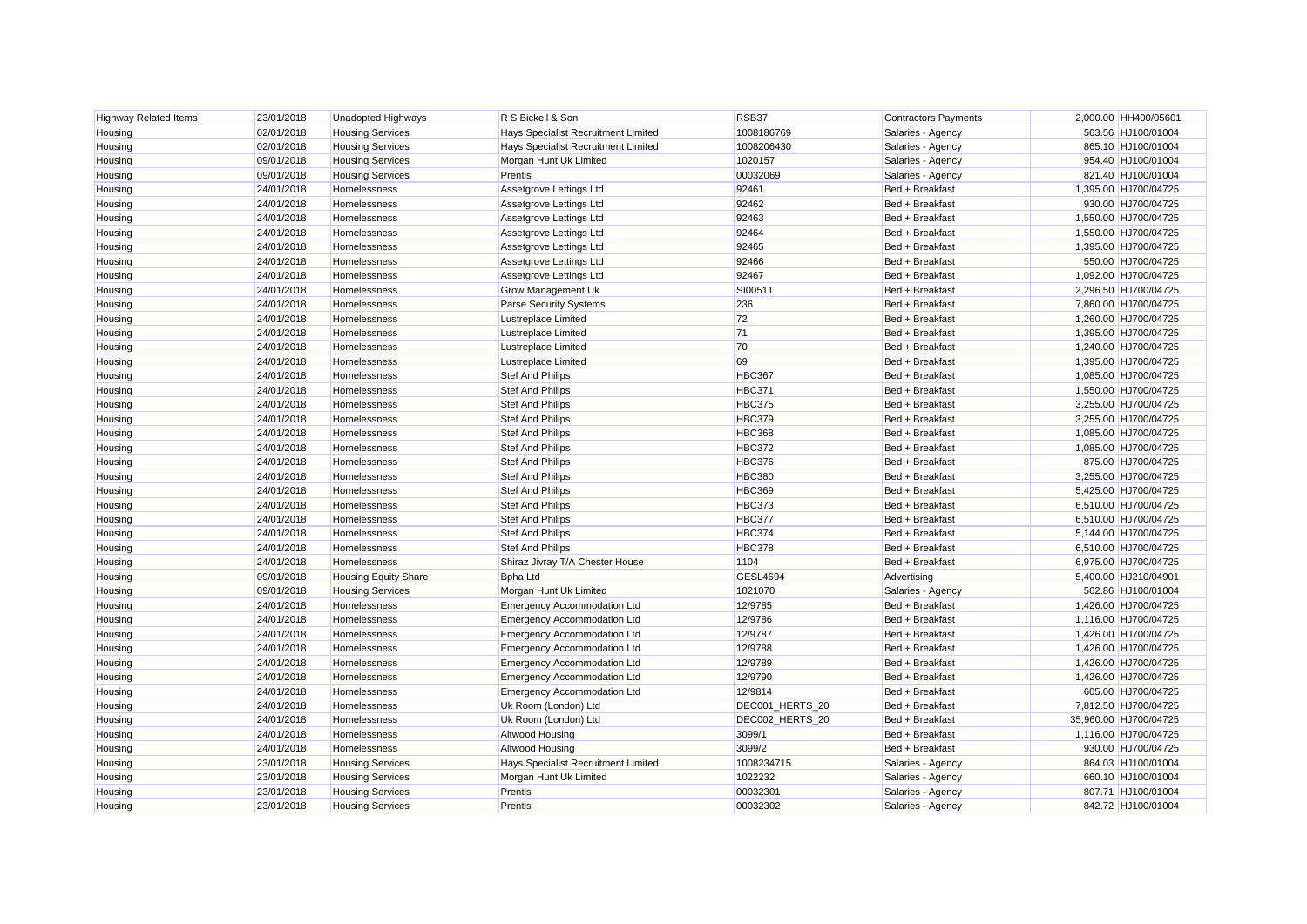| Housing                          | 24/01/2018 | <b>Housing Services</b>             | Morgan Hunt Uk Limited                    | 1023519                | Salaries - Agency              | 1,041.18 HJ100/01004  |
|----------------------------------|------------|-------------------------------------|-------------------------------------------|------------------------|--------------------------------|-----------------------|
| <b>Human Resources</b>           | 27/12/2017 | <b>Human Resources</b>              | Safe Shores Monitoring                    | 1327                   | Mobile Telephones              | 3,707.52 HN500/04517  |
| <b>Human Resources</b>           | 23/01/2018 | <b>Human Resources</b>              | <b>Covalent Software Limited</b>          | 0000880282             | Software Licences              | 2,702.70 HN500/04555  |
| <b>Information Services Unit</b> | 09/01/2018 | <b>Information Digital Services</b> | <b>Ebase Technology Limited</b>           | 4689                   | It Equipment And Maintenance   | 3,445.19 HN200/04565  |
| <b>Information Services Unit</b> | 09/01/2018 | <b>Information Digital Services</b> | Vodafone Ltd                              | UK10/012018/100        | Internet + It Security         | 3,219.15 HN200/04538  |
| <b>Information Services Unit</b> | 09/01/2018 | <b>Information Digital Services</b> | Ccs Media Ltd                             | 3022178                | Software Licences              | 1,643.16 HN200/04555  |
| <b>Information Services Unit</b> | 09/01/2018 | <b>Information Digital Services</b> | Internal Systems Limited                  | 44016                  | It Equipment And Maintenance   | 3,237.00 HN200/04565  |
| <b>Information Services Unit</b> | 16/01/2018 | Civic Office Telephones             | Daisy Communications Ltd                  | 7413064                | Telephones- Bt Equipment       | 1,992.52 HN210/04504  |
| <b>Information Services Unit</b> | 17/01/2018 | Civic Office Telephones             | Daisy Communications Ltd                  | 7591371                | Telephones-C+W Calls           | 991.07 HN210/04553    |
| <b>Information Services Unit</b> | 17/01/2018 | <b>Information Digital Services</b> | Internal Systems Limited                  | 44061                  | Central Infrastructure Renewal | 4,500.00 HN200/04510  |
| <b>Local Land Charges</b>        | 23/01/2018 | <b>Land Charges</b>                 | Hertfordshire County Council              | 1802220726             | <b>Hcc Searches</b>            | 1,644.00 HC100/04624  |
| <b>Local Land Charges</b>        | 23/01/2018 | <b>Land Charges</b>                 | Hertfordshire County Council              | 1802235003             | <b>Hcc Searches</b>            | 1,132.00 HC100/04624  |
| Parking                          | 02/01/2018 | Cpz Design + Implementation         | Douglas Brodie                            | 3010                   | <b>Contractors Payments</b>    | 540.00 HH810/05601    |
| Parking                          | 02/01/2018 | Cpz Design + Implementation         | Douglas Brodie                            | 3009                   | <b>Contractors Payments</b>    | 1,060.00 HH810/05601  |
| Parking                          | 02/01/2018 | <b>Parking Services</b>             | Liberty Services (Ar & Rf Reddin) Limited | 6128019201             | Printing                       | 5,780.00 HH800/04311  |
| Parking                          | 09/01/2018 | <b>Trdc Parking Project</b>         | E E Ltd (Equipment Account Only)          | 126157532              | Equip + Furn Funded By Rev     | 2.428.00 HH820/04001  |
| Parking                          | 09/01/2018 | Cpz Design + Implementation         | William Lawrence Advertising Ltd          | 41442                  | Advertising                    | 949.31 HH810/04901    |
| Parking                          | 10/01/2018 | <b>Parking Services</b>             | Liberty Services (Ar & Rf Reddin) Limited | 58702                  | Printing                       | 2,464.00 HH800/04311  |
| Parking                          | 23/01/2018 | <b>Parking Services</b>             | Css Petty Cash Only                       | 48601                  | <b>Security Services</b>       | 3,834.73 HH800/04440  |
| Parks And Amenities Manager      | 03/01/2018 | Allotments                          | <b>Affinity Water Limited</b>             | 1016513-4/4            | <b>Water Rates</b>             | 589.25 HD350/02104    |
| Parks And Amenities Manager      | 09/01/2018 | Parks                               | J & S O'Connell                           | JS1553                 | Vandalism Repairs              | 1,800.00 HD300/02003  |
| Parks And Amenities Manager      | 09/01/2018 | Parks                               | J & S O'Connell                           | JS1554                 | <b>General Repairs</b>         | 2,050.00 HD300/02009  |
| Parks And Amenities Manager      | 10/01/2018 | Allum Ln Cemetery+Closed Gnd        | John O'Conner Grounds Maintenance         | 58702                  | <b>Grave Digging</b>           | 2,063.60 HE101/04441  |
| Parks And Amenities Manager      | 10/01/2018 | Allum Ln Cemetery+Closed Gnd        | Elstree & Borehamwood Town Council        | 09-01-17/18-016        | <b>Grants Etc</b>              | 1,589.19 HE101/04951  |
| Parks And Amenities Manager      | 16/01/2018 | Allum Ln Cemetery+Closed Gnd        | John O'Conner Grounds Maintenance         | 58392                  | <b>Gm Contract Payments</b>    | 5,779.85 HE101/05605  |
| Parks And Amenities Manager      | 16/01/2018 | Bushey/Radlett Ground Maint.        | John O'Conner Grounds Maintenance         | 58392                  | <b>Gm Contract Payments</b>    | 15,581.07 HD371/05605 |
| Parks And Amenities Manager      | 16/01/2018 | Bwood/Elstree/Shenley Gnd Mnt       | John O'Conner Grounds Maintenance         | 58392                  | <b>Gm Contract Payments</b>    | 27,508.23 HD372/05605 |
| Parks And Amenities Manager      | 16/01/2018 | <b>Parks Cleansing</b>              | John O'Conner Grounds Maintenance         | 58392                  | <b>Gm Contract Payments</b>    | 6,755.94 HD302/05605  |
| Parks And Amenities Manager      | 16/01/2018 | Pbar/Sth Mimms/Ridge Gnd Mnt        | John O'Conner Grounds Maintenance         | 58392                  | <b>Gm Contract Payments</b>    | 15,027.99 HD373/05605 |
| Parks And Amenities Manager      | 16/01/2018 | Allum Ln Cemetery+Closed Gnd        | John O'Conner Grounds Maintenance         | 58681                  | <b>Gm Contract Payments</b>    | 5,779.85 HE101/05605  |
| Parks And Amenities Manager      | 16/01/2018 | Bushey/Radlett Ground Maint.        | John O'Conner Grounds Maintenance         | 58681                  | <b>Gm Contract Payments</b>    | 15,581.07 HD371/05605 |
| Parks And Amenities Manager      | 16/01/2018 | Bwood/Elstree/Shenley Gnd Mnt       | John O'Conner Grounds Maintenance         | 58681                  | <b>Gm Contract Payments</b>    | 27,508.23 HD372/05605 |
| Parks And Amenities Manager      | 16/01/2018 | <b>Parks Cleansing</b>              | John O'Conner Grounds Maintenance         | 58681                  | <b>Gm Contract Payments</b>    | 6,755.94 HD302/05605  |
| Parks And Amenities Manager      | 16/01/2018 | Pbar/Sth Mimms/Ridge Gnd Mnt        | John O'Conner Grounds Maintenance         | 58681                  | <b>Gm Contract Payments</b>    | 15,027.99 HD373/05605 |
| Parks And Amenities Manager      | 17/01/2018 | Parks                               | Chubb Fire & Security Ltd                 | 6749057                | <b>Building Repairs</b>        | 595.00 HD300/02001    |
| Parks And Amenities Manager      | 17/01/2018 | Parks                               | <b>Affinity Water Limited</b>             | 1016525-0/4            | <b>Water Rates</b>             | 2,421.17 HD300/02104  |
| Parks And Amenities Manager      | 23/01/2018 | Parks                               | John O'Conner Grounds Maintenance         | 58864                  | <b>General Repairs</b>         | 5,290.25 HD300/02009  |
| Parks And Amenities Manager      | 23/01/2018 | Allum Ln Cemetery+Closed Gnd        | Shenley Parochial Church Council          | <b>14 JANUARY 2018</b> | <b>Grants Etc</b>              | 1,800.00 HE101/04951  |
| Parks And Amenities Manager      | 23/01/2018 | Allum Ln Cemetery+Closed Gnd        | John O'Conner Grounds Maintenance         | 58845                  | <b>Contractors Payments</b>    | 518.10 HE101/05601    |
| Parks And Amenities Manager      | 23/01/2018 | Allum Ln Cemetery+Closed Gnd        | <b>Barlow Tyrie Limited</b>               | 63038                  | Resale + Hire                  | 1,071.33 HE101/04061  |
| <b>Planning Policy</b>           | 27/12/2017 | Planning Improvement Project        | Anne Jagger                               | 18708-18690            | Salaries - Agency              | 1,635.32 HG300/01004  |
| <b>Planning Policy</b>           | 10/01/2018 | Local Development Scheme            | Hertfordshire County Council              | 1802185016             | <b>Consultants Fees</b>        | 500.00 HG310/05600    |
| <b>Planning Policy</b>           | 16/01/2018 | Local Development Scheme            | Land Use Consultants Limited              | 048232                 | <b>Consultants Fees</b>        | 6,207.50 HG310/05600  |
| <b>Planning Policy</b>           | 23/01/2018 | Planning Improvement Project        | Anne Jagger                               | 18752                  | Salaries - Agency              | 867.12 HG300/01004    |
| <b>Planning Policy</b>           | 23/01/2018 | <b>Local Development Scheme</b>     | Land Use Consultants Limited              | 048271                 | <b>Consultants Fees</b>        | 971.25 HG310/05600    |
| <b>Planning Policy</b>           | 23/01/2018 | Local Development Scheme            | Opinion Research Services Ltd             | 093.17.18              | <b>Consultants Fees</b>        | 1,960.00 HG310/05600  |
| <b>Print Services</b>            | 09/01/2018 | Design + Print Services             | Hill & Garwood Printing Ltd               | 136033                 | <b>Contractors Payments</b>    | 657.00 HN900/05601    |
| <b>Print Services</b>            | 09/01/2018 | Design + Print Services             | <b>Pitney Bowes Ltd</b>                   | 28668482               | <b>Postal Franking</b>         | 2,022.40 HN900/04506  |
| <b>Print Services</b>            | 24/01/2018 | Design + Print Services             | Pitney Bowes Ltd                          | 80170006               | Postal Franking                | 4.932.29 HN900/04506  |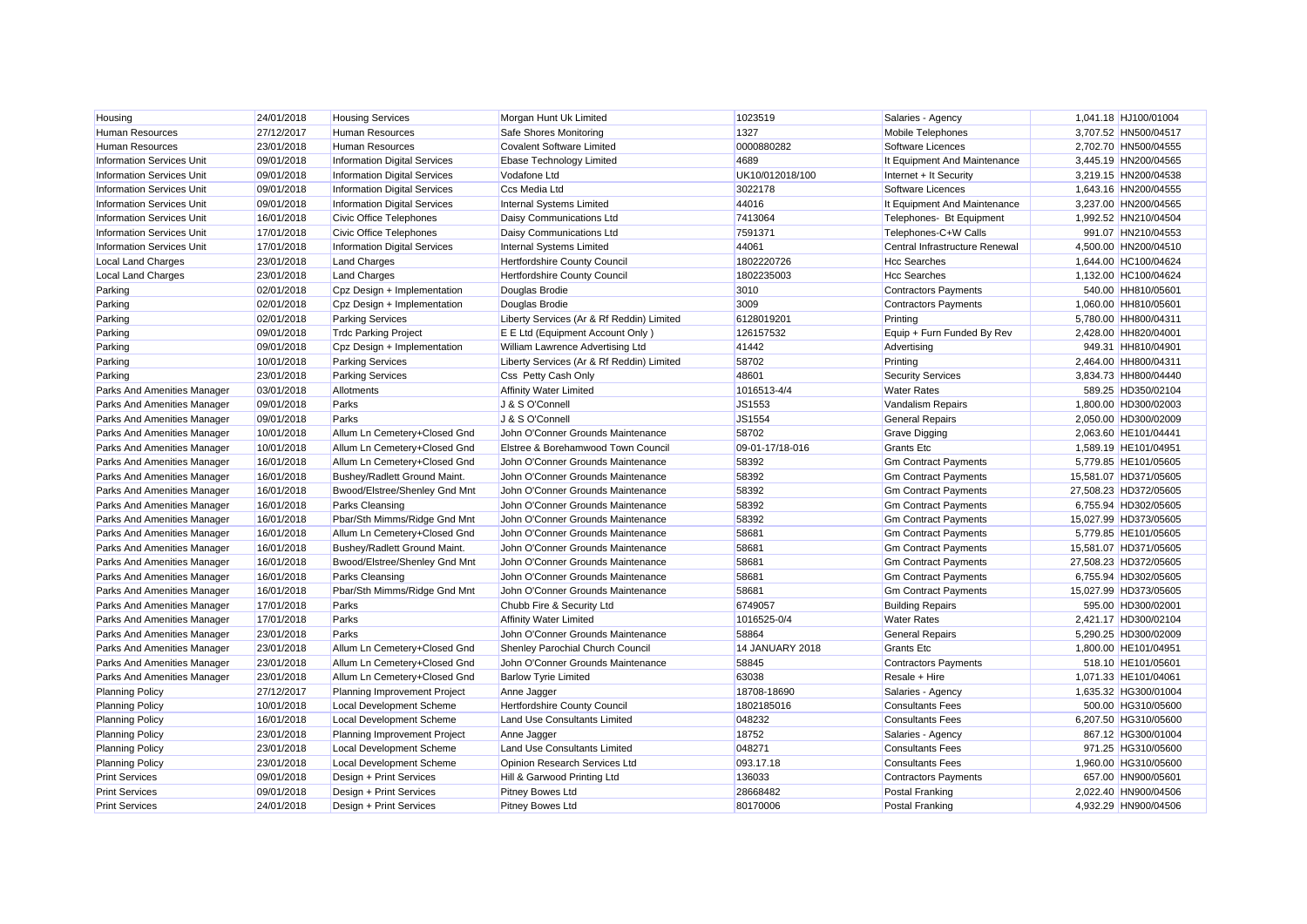| Revenues                   | 02/01/2018 | Revenues                          | Badenoch & Clark                               | EL0629/00      | Salaries - Agency            | 1,291.43 HN160/01004  |
|----------------------------|------------|-----------------------------------|------------------------------------------------|----------------|------------------------------|-----------------------|
| Revenues                   | 09/01/2018 | Revenues                          | Automail Envelopes Limited                     | A16053         | Stationery + Office Supps    | 1,137.60 HN160/04303  |
| Revenues                   | 10/01/2018 | Revenues                          | Badenoch & Clark                               | EP6380/00      | Salaries - Agency            | 803.13 HN160/01004    |
| Revenues                   | 17/01/2018 | Revenues                          | Badenoch & Clark                               | EQ2248/00      | Salaries - Agency            | 771.00 HN160/01004    |
| Revenues                   | 17/01/2018 | Revenues                          | Civica Uk Limited                              | D/RB160882     | <b>Consultants Fees</b>      | 850.00 HN160/05600    |
| Revenues                   | 31/01/2018 | Council Tax                       | Hm Courts And Tribunal Service (Accounts Only) | 272875         | <b>Court Costs</b>           | 2,217.00 HB610/04418  |
| Sports & Cultural Services | 27/12/2017 | Sports + Youth Development        | <b>Shenley Chapel</b>                          | 189            | <b>Premises Hire</b>         | 550.00 HD256/02201    |
| Sports & Cultural Services | 09/01/2018 | Sports + Youth Development        | Watford Fc'S Community, Sports And Education   | 3620           | <b>Special Events</b>        | 1,000.00 HD256/04916  |
| Sports & Cultural Services | 09/01/2018 | Sports + Youth Development        | Jumptastic!                                    | 39             | <b>Training External</b>     | 666.00 HD256/01403    |
| Sports & Cultural Services | 09/01/2018 | <b>Museums</b>                    | Mr M Rollins T/A R Rollins Graphic Design      | <b>EBM1801</b> | <b>Contractors Payments</b>  | 1.525.20 HD120/05601  |
| Sports & Cultural Services | 23/01/2018 | Sports + Youth Development        | <b>Shy Studios Ltd</b>                         | 001836         | Printing                     | 1,462.50 HD256/04311  |
| <b>Waste Collection</b>    | 02/01/2018 | <b>Household Waste Collection</b> | <b>Cts Recruitment</b>                         | 00324877       | Salaries - Agency            | 1,182.57 HF100/01004  |
| <b>Waste Collection</b>    | 03/01/2018 | <b>Street Scene Depot</b>         | <b>Cleantec Services Ltd</b>                   | 44770          | Cleaning                     | 558.25 HF710/02601    |
| <b>Waste Collection</b>    | 02/01/2018 | <b>Household Waste Collection</b> | <b>Cts Recruitment</b>                         | 00324811       | Salaries - Agency            | 1,363.09 HF100/01004  |
| <b>Waste Collection</b>    | 02/01/2018 | <b>Cleansing Services</b>         | <b>Extrastaff Limited</b>                      | 265997         | Salaries - Agency            | 1,321.73 HE900/01004  |
| <b>Waste Collection</b>    | 02/01/2018 | <b>Cleansing Services</b>         | <b>Extrastaff Limited</b>                      | 265998         | Salaries - Agency            | 508.80 HE900/01004    |
| <b>Waste Collection</b>    | 02/01/2018 | <b>Household Waste Collection</b> | <b>Extrastaff Limited</b>                      | 265998         | Salaries - Agency            | 1,791.66 HF100/01004  |
| <b>Waste Collection</b>    | 02/01/2018 | <b>Cleansing Services</b>         | <b>Extrastaff Limited</b>                      | 265321         | Salaries - Agency            | 1,616.07 HE900/01004  |
| <b>Waste Collection</b>    | 02/01/2018 | <b>Cleansing Services</b>         | <b>Extrastaff Limited</b>                      | 265322         | Salaries - Agency            | 508.80 HE900/01004    |
| <b>Waste Collection</b>    | 02/01/2018 | Household Waste Collection        | <b>Extrastaff Limited</b>                      | 265322         | Salaries - Agency            | 1,432.18 HF100/01004  |
| <b>Waste Collection</b>    | 02/01/2018 | <b>Cleansing Services</b>         | Got People Recruitment                         | 00814022       | Salaries - Agency            | 1,647.78 HE900/01004  |
| <b>Waste Collection</b>    | 02/01/2018 | <b>Household Waste Collection</b> | Got People Recruitment                         | 00814022       | Salaries - Agency            | 2,448.95 HF100/01004  |
| <b>Waste Collection</b>    | 02/01/2018 | <b>Cleansing Services</b>         | Got People Recruitment                         | 00813977       | Salaries - Agency            | 959.83 HE900/01004    |
| <b>Waste Collection</b>    | 02/01/2018 | <b>Household Waste Collection</b> | Got People Recruitment                         | 00813977       | Salaries - Agency            | 3,480.52 HF100/01004  |
| <b>Waste Collection</b>    | 02/01/2018 | <b>Cleansing Services</b>         | <b>Got People Recruitment</b>                  | 00813870       | Salaries - Agency            | 1,205.67 HE900/01004  |
| <b>Waste Collection</b>    | 02/01/2018 | <b>Household Waste Collection</b> | Got People Recruitment                         | 00813870       | Salaries - Agency            | 4,090.45 HF100/01004  |
| <b>Waste Collection</b>    | 02/01/2018 | <b>Cleansing Services</b>         | <b>Got People Recruitment</b>                  | 00813813       | Salaries - Agency            | 1,669.50 HE900/01004  |
| <b>Waste Collection</b>    | 02/01/2018 | Household Waste Collection        | <b>Got People Recruitment</b>                  | 00813813       | Salaries - Agency            | 1.446.39 HF100/01004  |
| <b>Waste Collection</b>    | 10/01/2018 | <b>Street Scene Depot</b>         | <b>Expert Property Group</b>                   | 62257          | <b>Building Repairs</b>      | 1,686.94 HF710/02001  |
| <b>Waste Collection</b>    | 10/01/2018 | <b>Street Scene Depot</b>         | Total Gas & Power Limited                      | 162907068/18   | Gas                          | 503.47 HF710/02101    |
| <b>Waste Collection</b>    | 11/01/2018 | <b>Household Waste Collection</b> | <b>Extrastaff Limited</b>                      | 266551         | Salaries - Agency            | 1,392.25 HF100/01004  |
| <b>Waste Collection</b>    | 11/01/2018 | Household Waste Collection        | <b>Extrastaff Limited</b>                      | 266550         | Salaries - Agency            | 1,218.06 HF100/01004  |
| <b>Waste Collection</b>    | 11/01/2018 | <b>Cleansing Services</b>         | <b>Cts Recruitment</b>                         | 00324934       | Salaries - Agency            | 584.10 HE900/01004    |
| <b>Waste Collection</b>    | 11/01/2018 | <b>Household Waste Collection</b> | <b>Cts Recruitment</b>                         | 00324934       | Salaries - Agency            | 1,158.30 HF100/01004  |
| <b>Waste Collection</b>    | 11/01/2018 | <b>Cleansing Services</b>         | <b>Got People Recruitment</b>                  | 00814055       | Salaries - Agency            | 875.76 HE900/01004    |
| <b>Waste Collection</b>    | 11/01/2018 | <b>Household Waste Collection</b> | Got People Recruitment                         | 00814055       | Salaries - Agency            | 4,807.62 HF100/01004  |
| <b>Waste Collection</b>    | 11/01/2018 | <b>Street Scene Depot</b>         | <b>Arco Limited</b>                            | 931961631      | Clothing + Uniform           | 559.80 HF710/04200    |
| <b>Waste Collection</b>    | 11/01/2018 | <b>Cleansing Services</b>         | Bpi.Recycled Products - Pcl                    | INR501374      | Equip + Furn Funded By Rev   | 961.20 HE900/04001    |
| <b>Waste Collection</b>    | 16/01/2018 | <b>Cleansing Services</b>         | <b>Extrastaff Limited</b>                      | 267100         | Salaries - Agency            | 1,562.16 HE900/01004  |
| <b>Waste Collection</b>    | 16/01/2018 | <b>Household Waste Collection</b> | <b>Extrastaff Limited</b>                      | 267100         | Salaries - Agency            | 615.82 HF100/01004    |
| <b>Waste Collection</b>    | 16/01/2018 | <b>Household Waste Collection</b> | <b>Cts Recruitment</b>                         | 00324999       | Salaries - Agency            | 1,126.00 HF100/01004  |
| <b>Waste Collection</b>    | 16/01/2018 | <b>Cleansing Services</b>         | Got People Recruitment                         | 00814091       | Salaries - Agency            | 813.07 HE900/01004    |
| <b>Waste Collection</b>    | 16/01/2018 | <b>Household Waste Collection</b> | Got People Recruitment                         | 00814091       | Salaries - Agency            | 4,244.07 HF100/01004  |
| <b>Waste Collection</b>    | 16/01/2018 | <b>Cleansing Services</b>         | <b>Go Plant Ltd</b>                            | 0000784897     | Vehicle Maint Contract Costs | 5,639.08 HE900/03000  |
| <b>Waste Collection</b>    | 16/01/2018 | Household Waste Collection        | <b>Go Plant Ltd</b>                            | 0000784897     | Vehicle Maint Contract Costs | 27,232.76 HF100/03000 |
| <b>Waste Collection</b>    | 16/01/2018 | <b>Street Scene Depot</b>         | <b>Go Plant Ltd</b>                            | 0000784897     | Vehicle Maint Contract Costs | 959.32 HF710/03000    |
| <b>Waste Collection</b>    | 16/01/2018 | <b>Trade Waste Collection</b>     | Go Plant Ltd                                   | 0000784897     | Vehicle Maint Contract Costs | 1,771.57 HF300/03000  |
| <b>Waste Collection</b>    | 17/01/2018 | <b>Cleansing Services</b>         | Allstar                                        | E2009142162    | <b>Diesel</b>                | 2.416.64 HE900/03021  |
| <b>Waste Collection</b>    | 17/01/2018 | <b>Household Waste Collection</b> | Allstar                                        | E2009142162    | <b>Diesel</b>                | 10.018.35 HF100/03021 |
|                            |            |                                   |                                                |                |                              |                       |